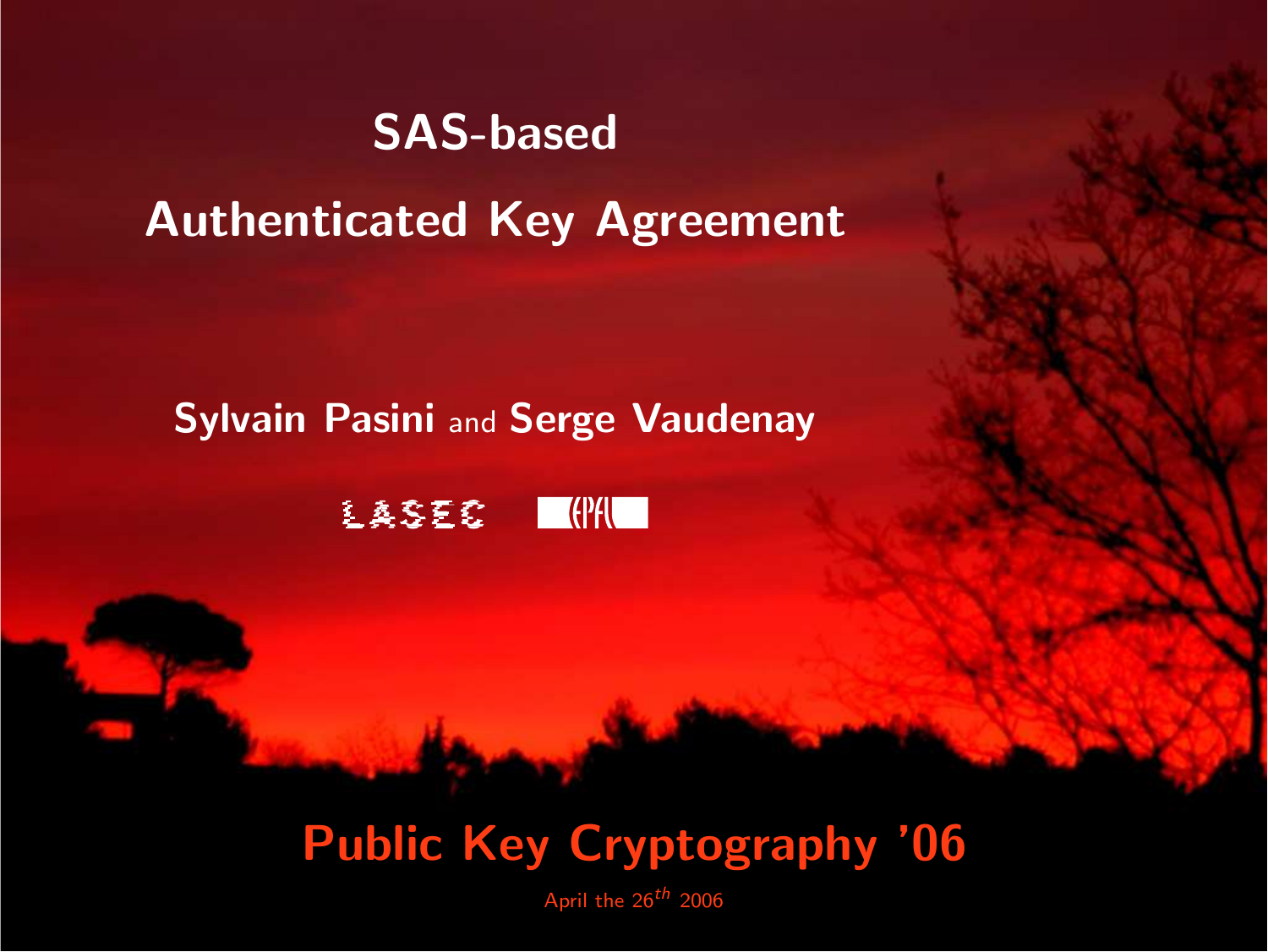## Setting up a Secure Communication

• Suppose Alice and Bob want to communicate securely:



- No prior exchanged key
- **o** Insecure channel:
	- **Adversaries have full control.**
- <span id="page-1-0"></span>Authenticated channel:
	- Authenticity and integrity are protected.
	- Anyone can read, delay, remove, ...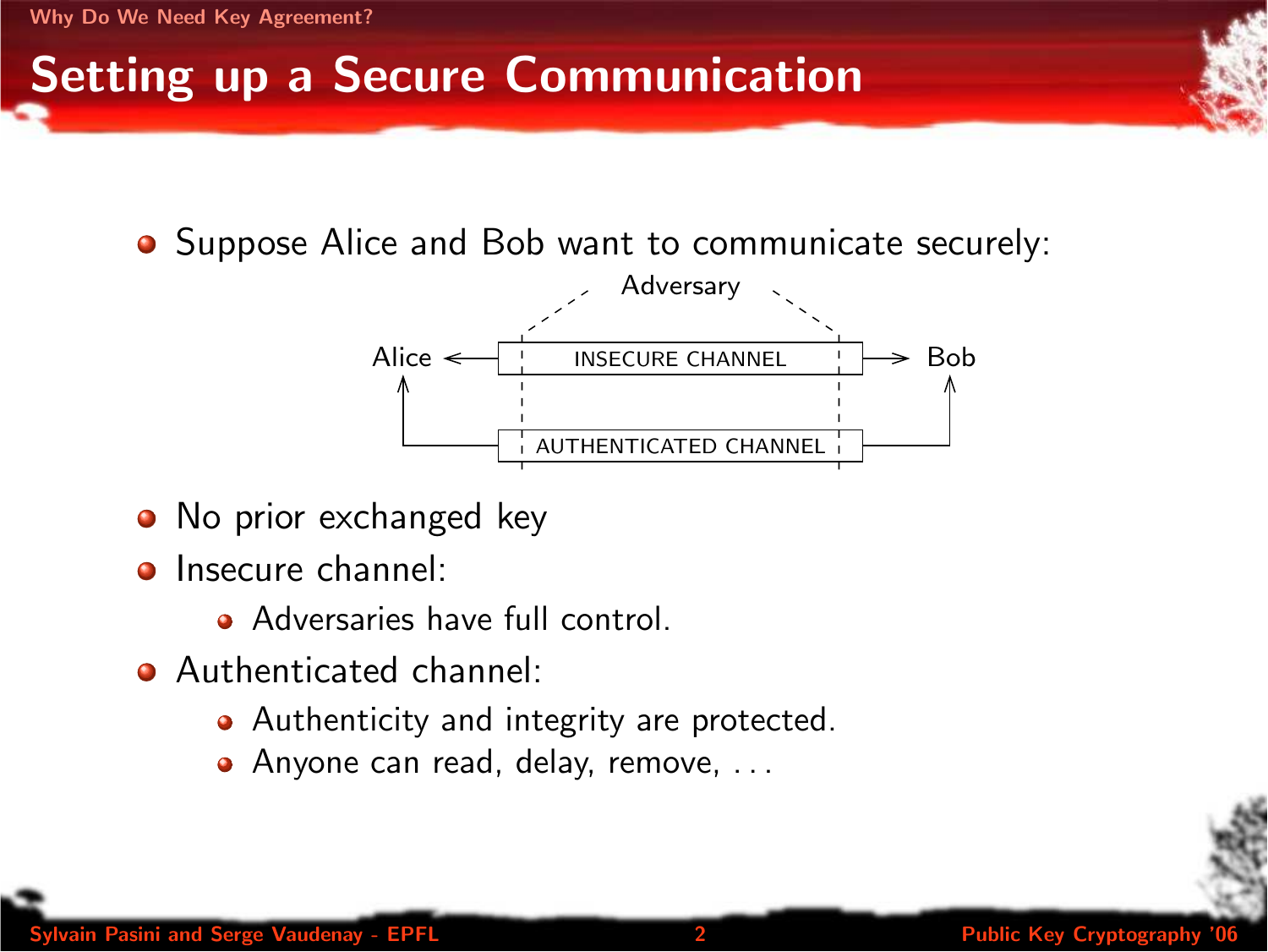## Public Key Cryptography

#### The Merkle-Diffie-Hellman model:



- E.g. using the Diffie-Hellman protocol.
- We no longer need confidentiality.
- An authenticated (extra) channel is enough.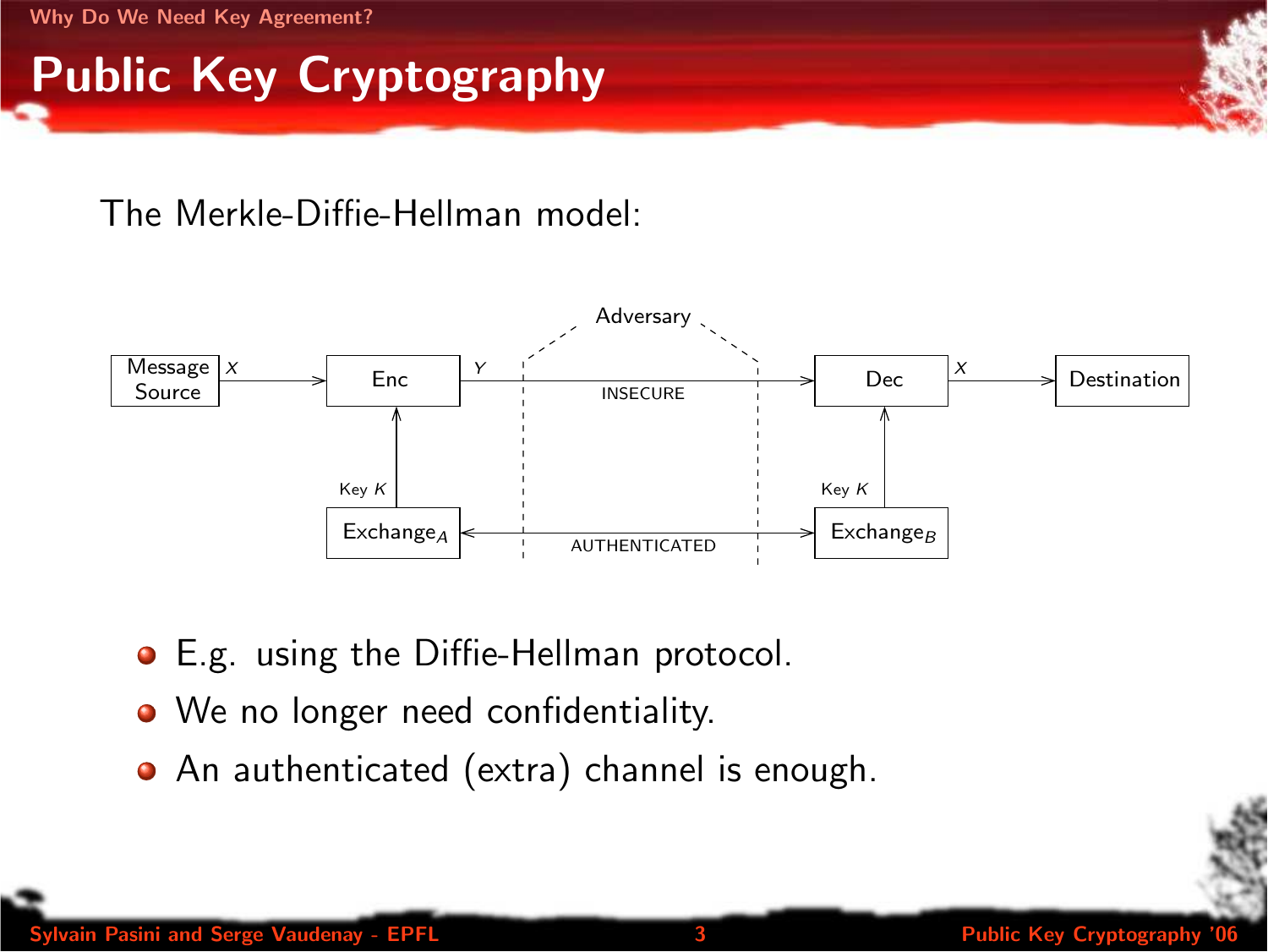## Authenticated Key Agreement

In a nutshell:

• A secure communication can be setup with an Authenticated Key Agreement (AKA).

#### **Objective**

Reduce the amount of authenticated data.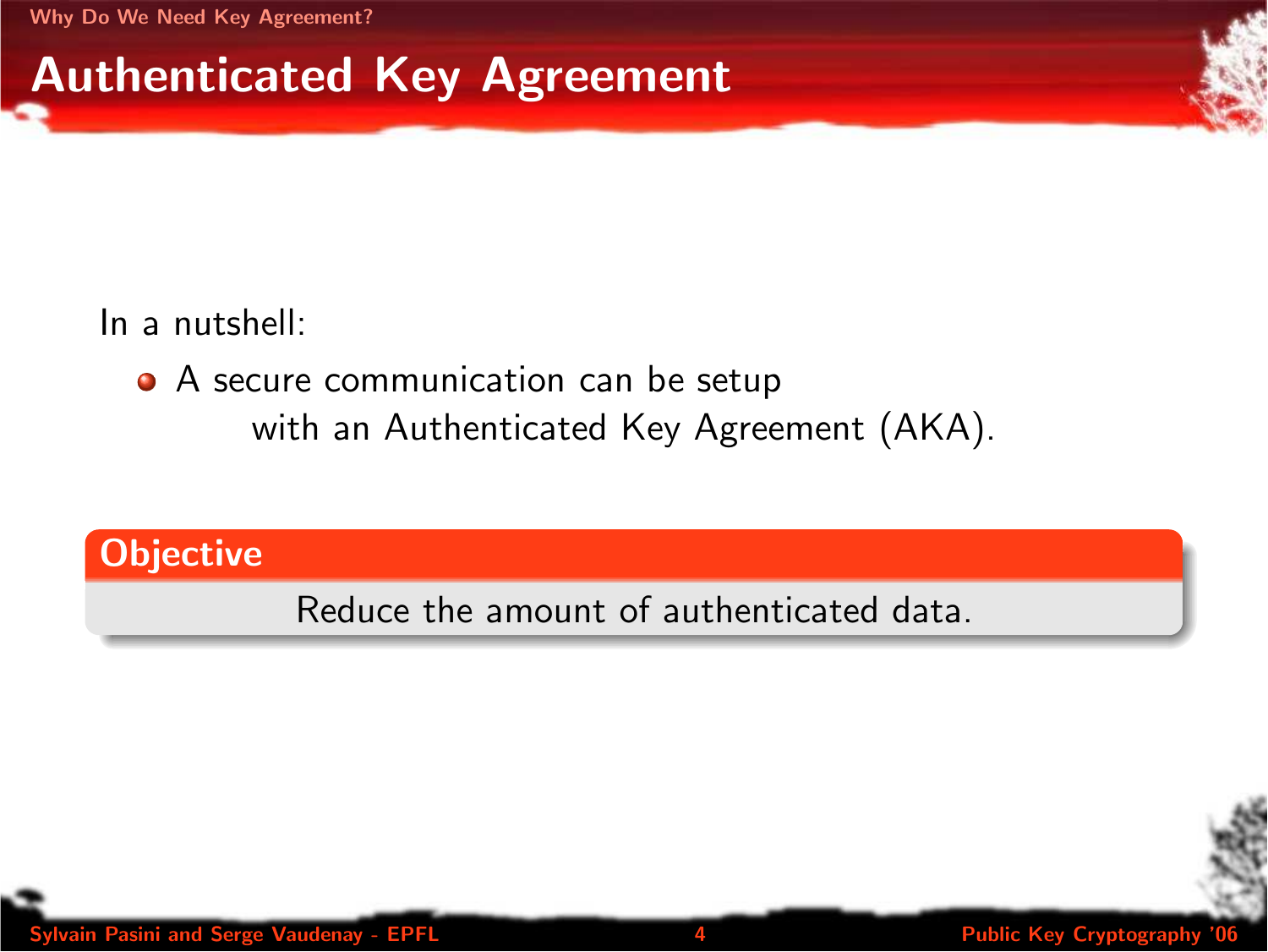#### AKA as a building block

#### • Alice and Bob agree on a same key (i.e.  $K$ ).

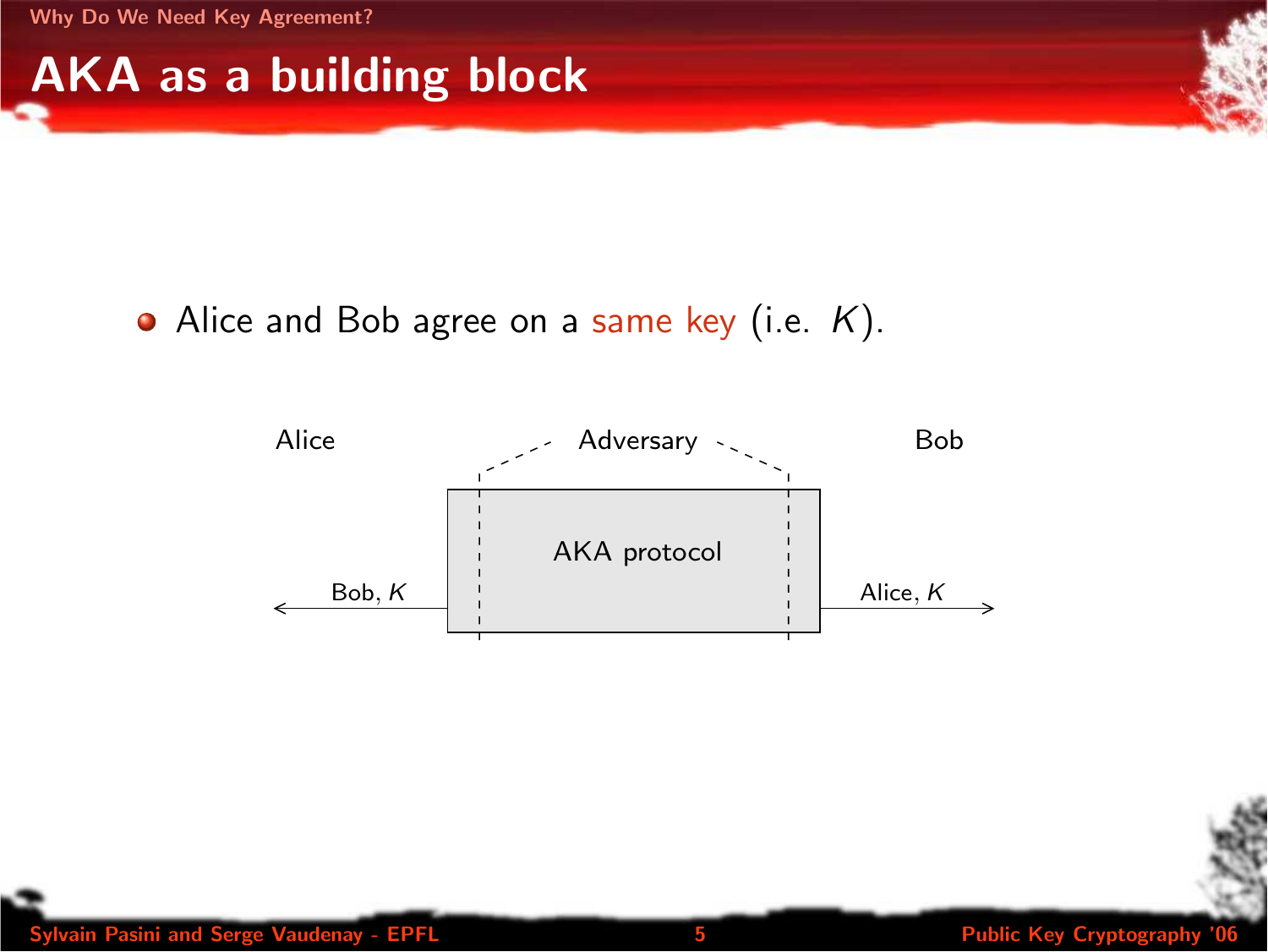#### <span id="page-5-0"></span>Early Proposals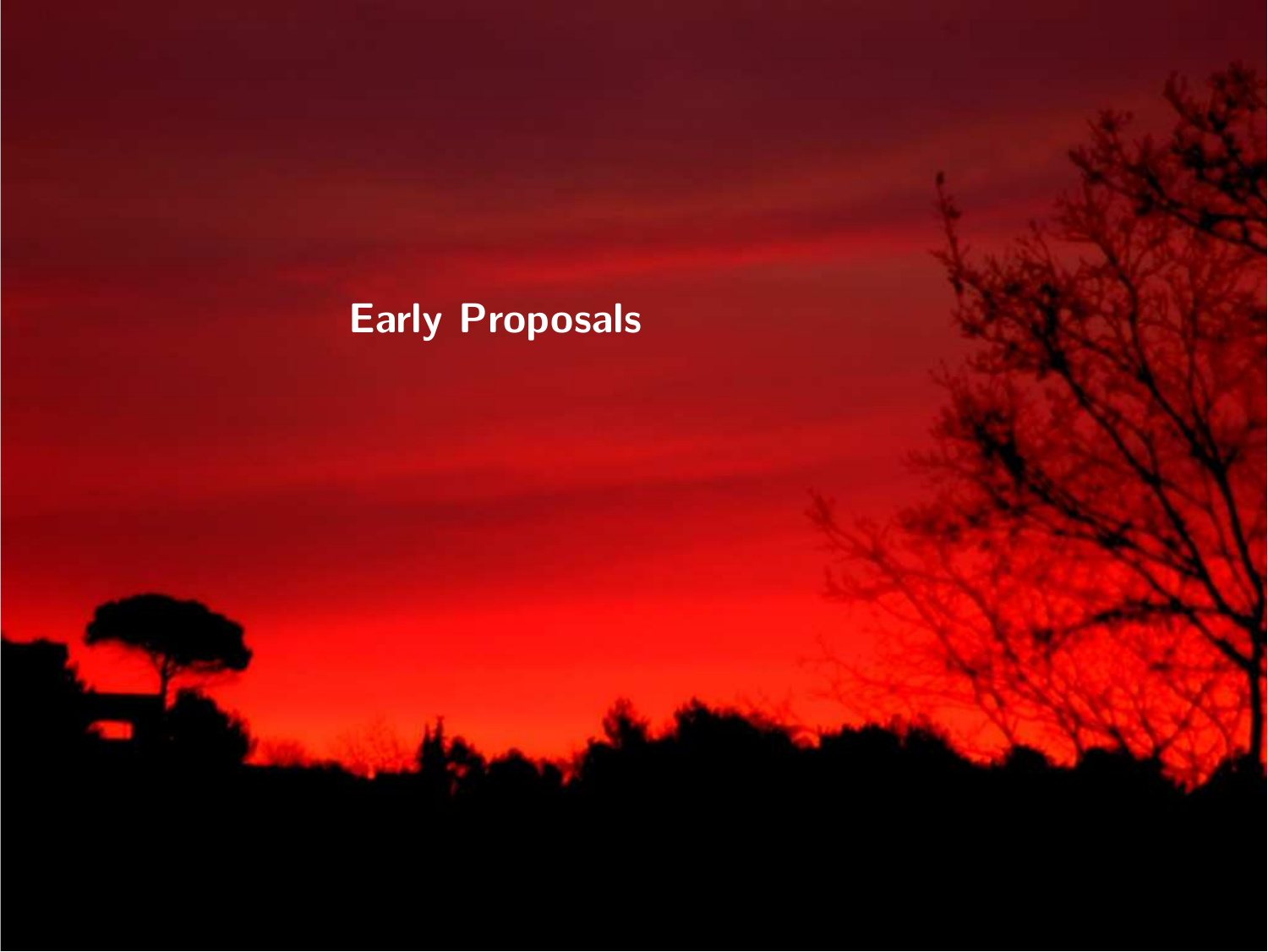[Early Proposals](#page-5-0)

## PGPfone Key Agreement Protocol (1995)

A 3-move AKA:



final state:  $Bob, z_A$  final state: Alice,  $z_B$ 

Problem: no security proof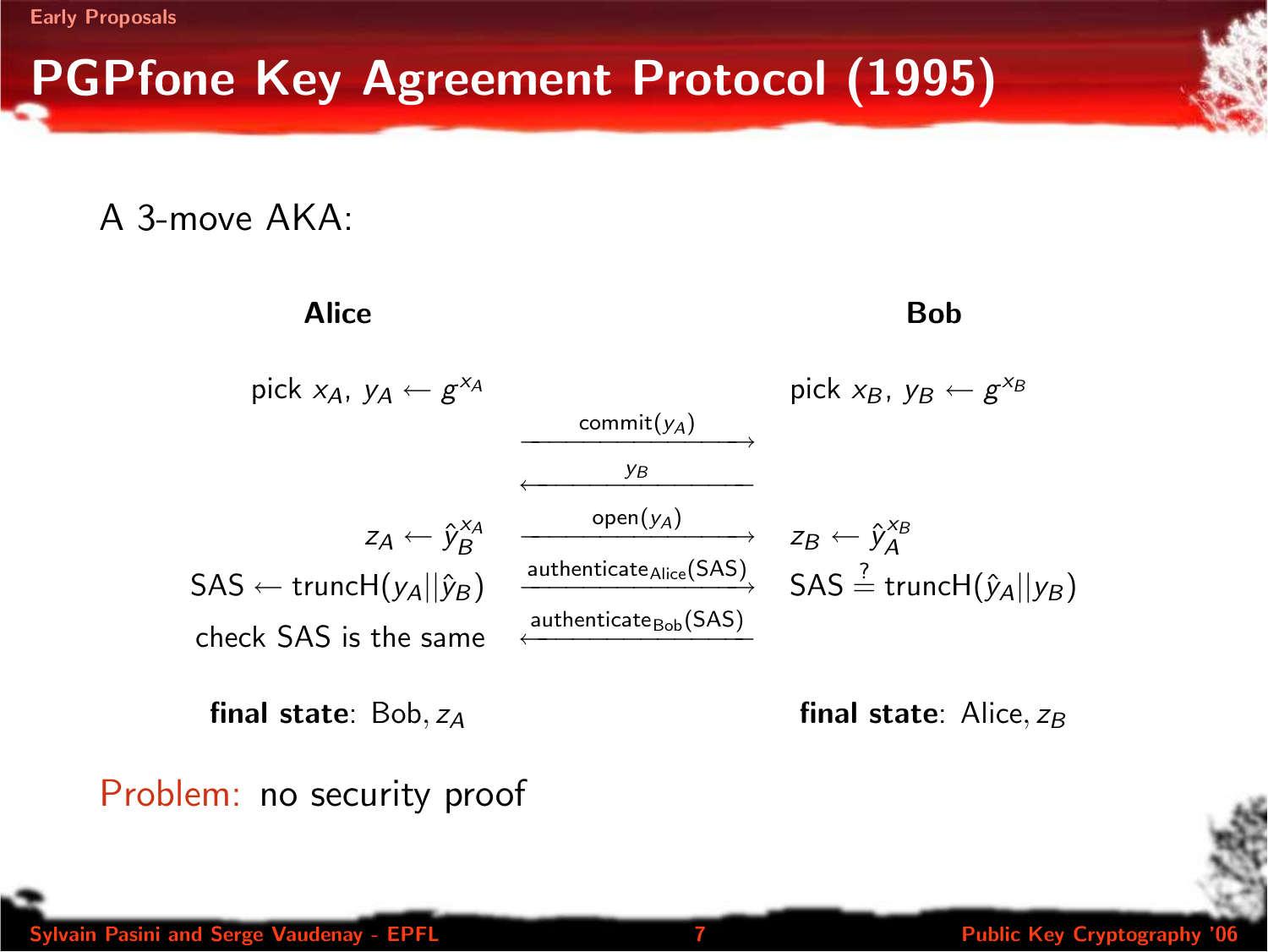[Early Proposals](#page-5-0)

## Hoepman Key Agreement Protocol (2004)

A 4-move AKA:

| Alice                                 |                                                  | Bob                                   |
|---------------------------------------|--------------------------------------------------|---------------------------------------|
| pick $x_A$ , $y_A \leftarrow g^{x_A}$ | $commit(y_A) \longrightarrow$<br>commit( $y_R$ ) | pick $x_B$ , $y_B \leftarrow g^{x_B}$ |
| $SAS_A \leftarrow pieceof(v_A)$       | authenticate Alice (SASA)                        |                                       |
|                                       | authenticate $_{\text{Bob}}(\text{SAS}_B)$       | $SAS_B \leftarrow pieceof(\gamma_B)$  |
|                                       | $open(y_A)$                                      | check commit, SAS                     |
| check commit, SAS                     | $open(y_B)$                                      |                                       |
| $Z_A \leftarrow (\hat{V}_B)^{X_A}$    |                                                  | $Z_B \leftarrow (\hat{V}_A)^{X_B}$    |
|                                       |                                                  |                                       |

final state:  $Bob, z_A$  final state:  $Alice, z_B$ 

Problem: no security proof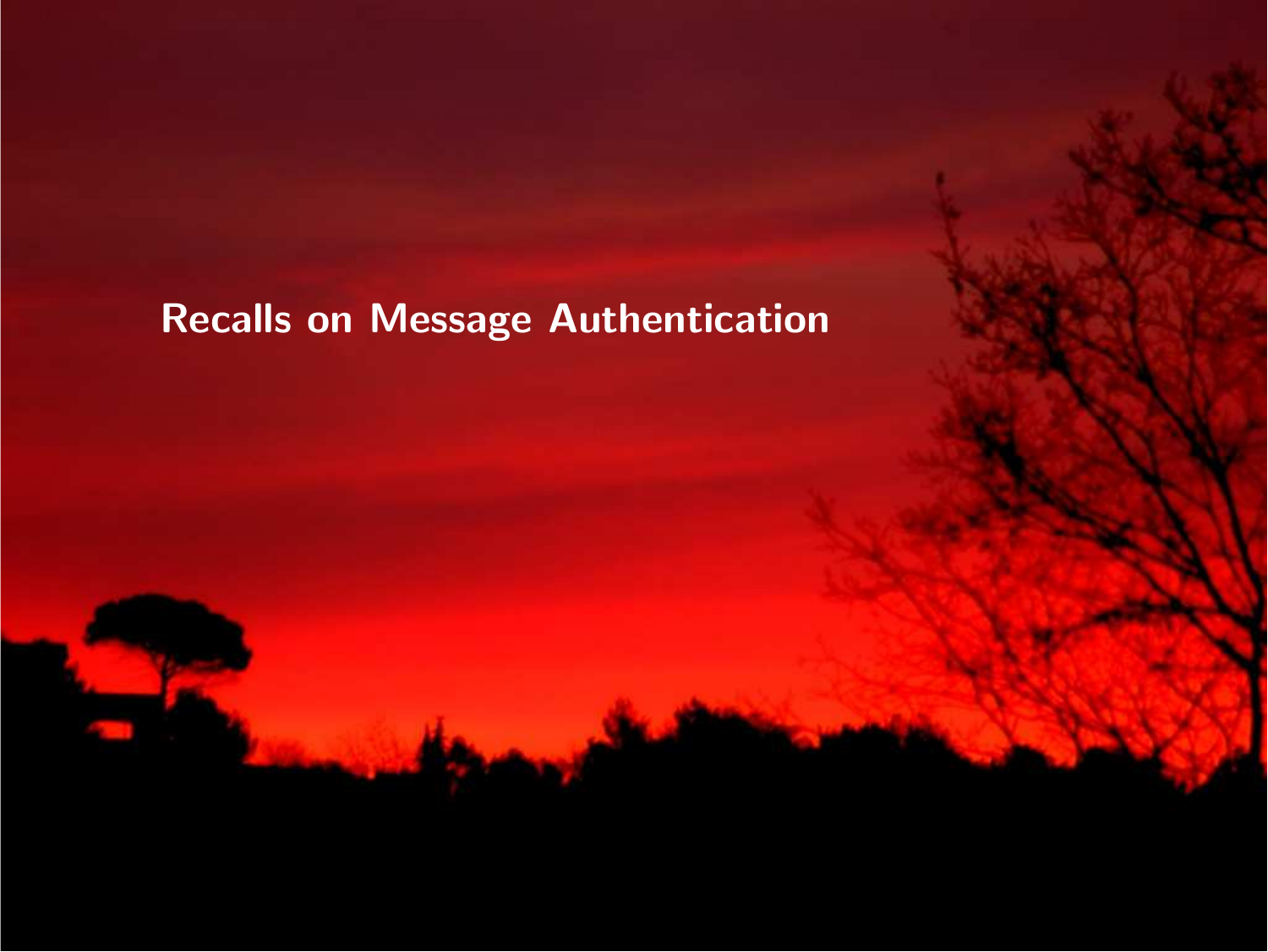#### Message Authentication Protocol

#### • Alice authenticates her message to Bob (i.e.  $m_A$ ).



EPFL 10 10 Public Key Cryptography 10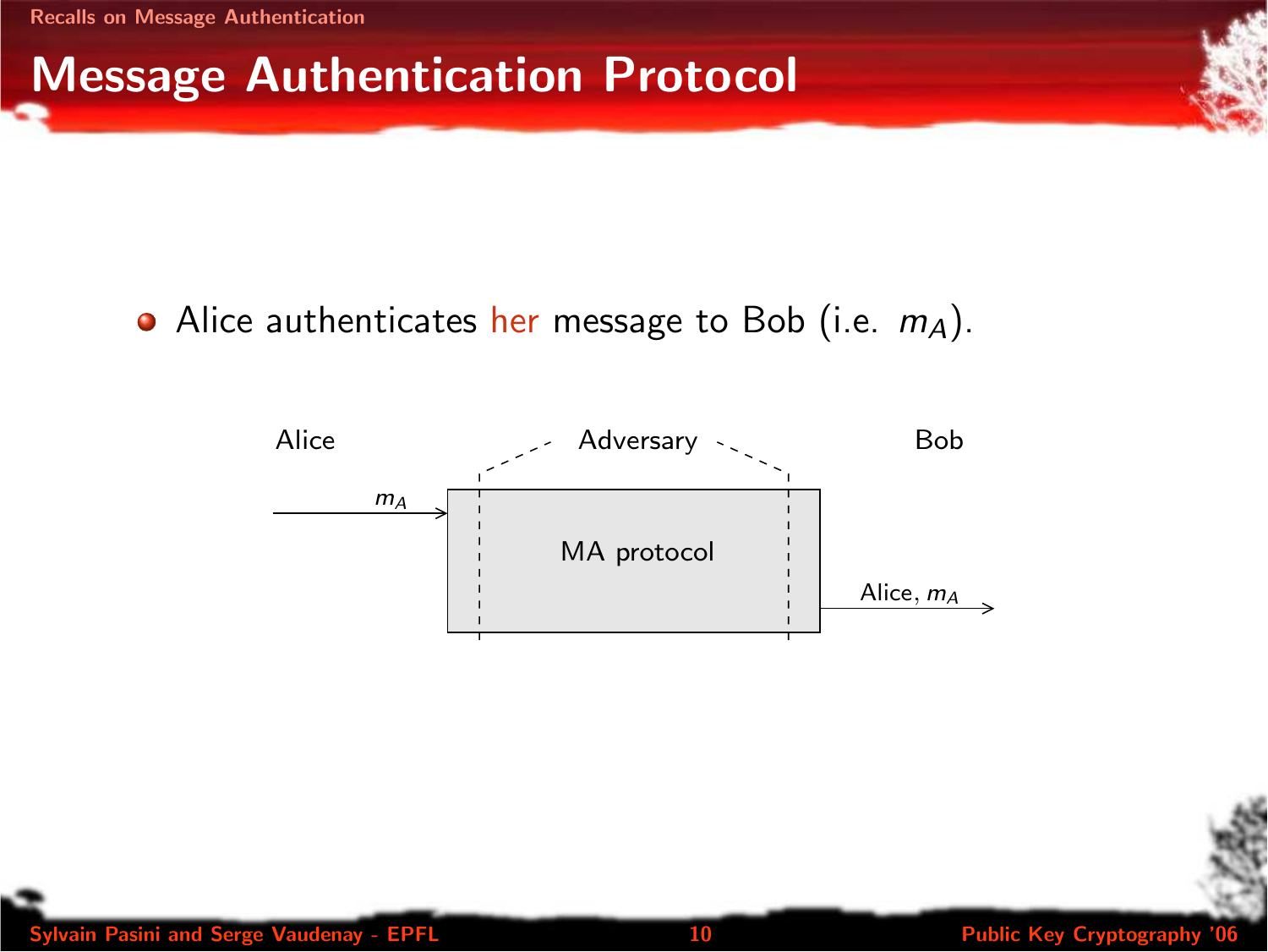## Message Mutual-Authentication (MMA) Protocol

• Alice and Bob agree on the same message (i.e.  $m_A = m_B$ ).



A trivial 0-move MMA:

Alice **Bob** input:  $m_A$  input:  $m_B$ 

SAS 
$$
\leftarrow H(m_A)
$$
   
  $\xrightarrow{\text{athematicate}_{\text{Bob}}(SAS)}$  SAS  $\stackrel{?}{=} H(m_B)$   
check SAS is the same



**output**: Bob **output: Alice** 

EPFL 11 Public Key Cryptography 11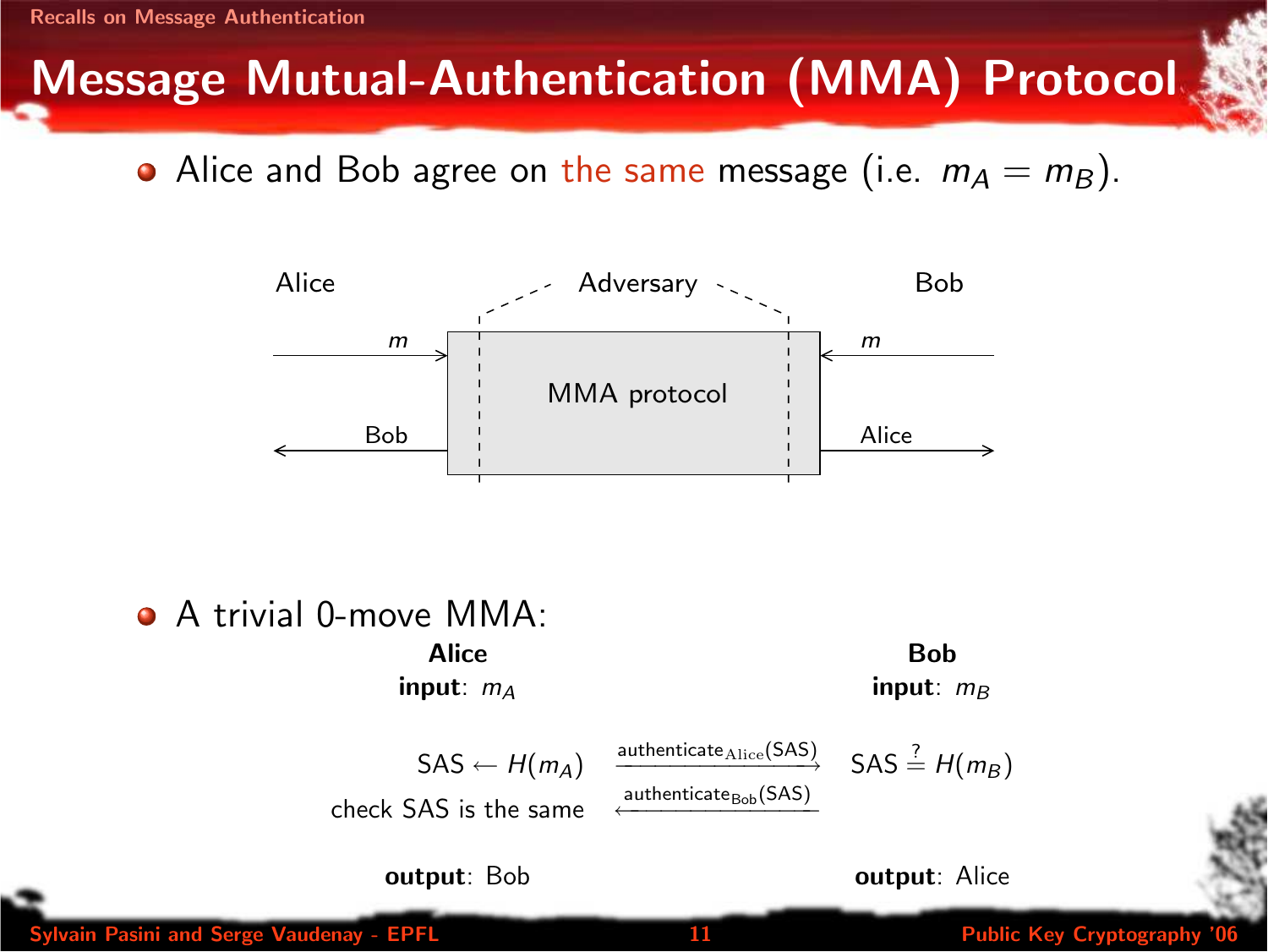## Message Cross-Authentication (MCA) Protocol

#### • Alice and Bob authenticate their message (i.e.  $m_A, m_B$ ).

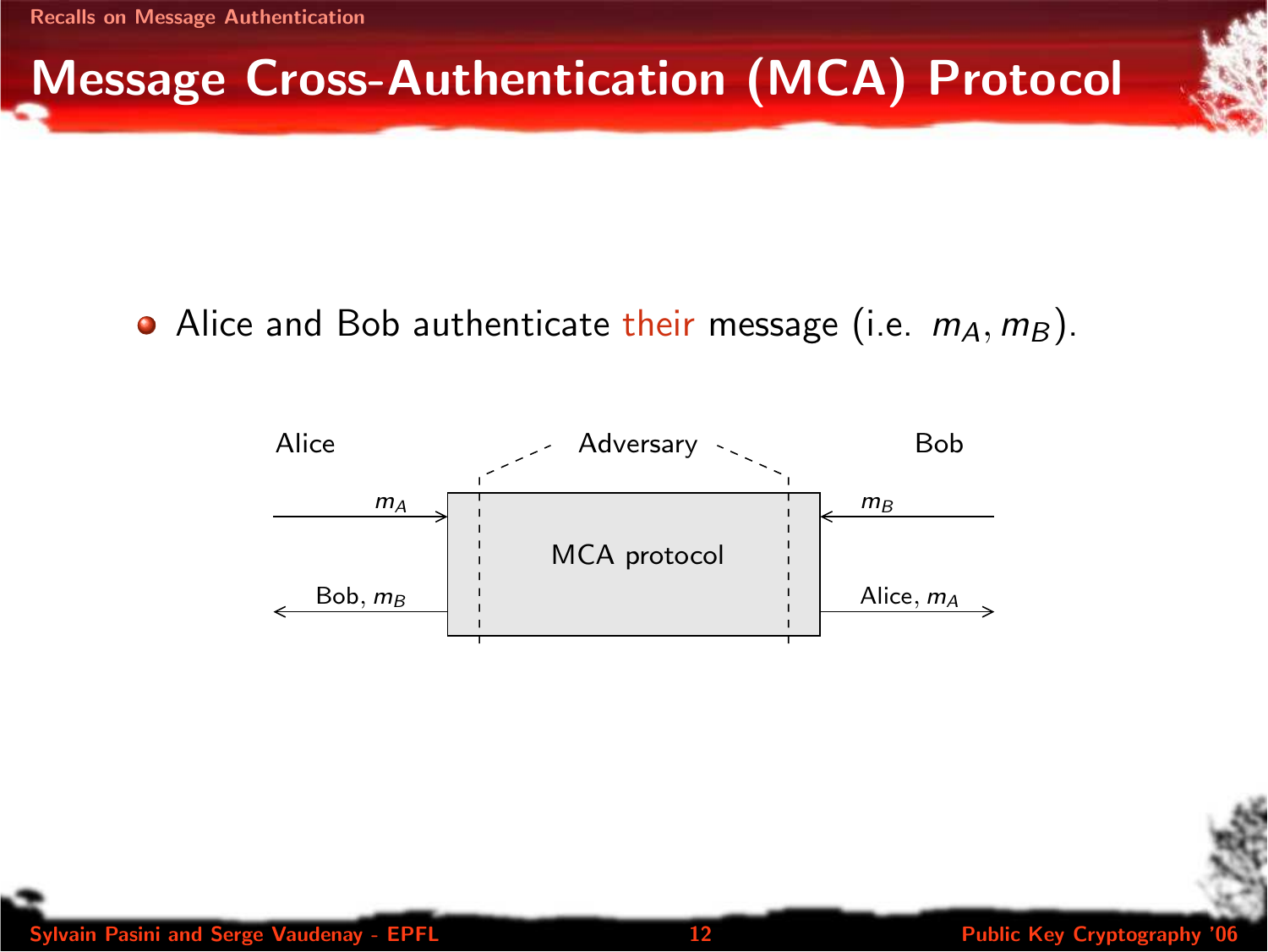# MCA from MMA



Suppose an *n*-move MMA with  $n > 1$ .

We can build a  $(n+1)$ -move MCA as follows:

- $\bullet$  Bob first sends  $m_B$  to Alice (extra move).
- 2 Alice starts the MMA with input  $m_A || \hat{m}_B$ 
	- Alice sends  $m_A$  with the first message.
	- Bob follows the MMA protocol with input  $\hat{m}_A||m_B$ .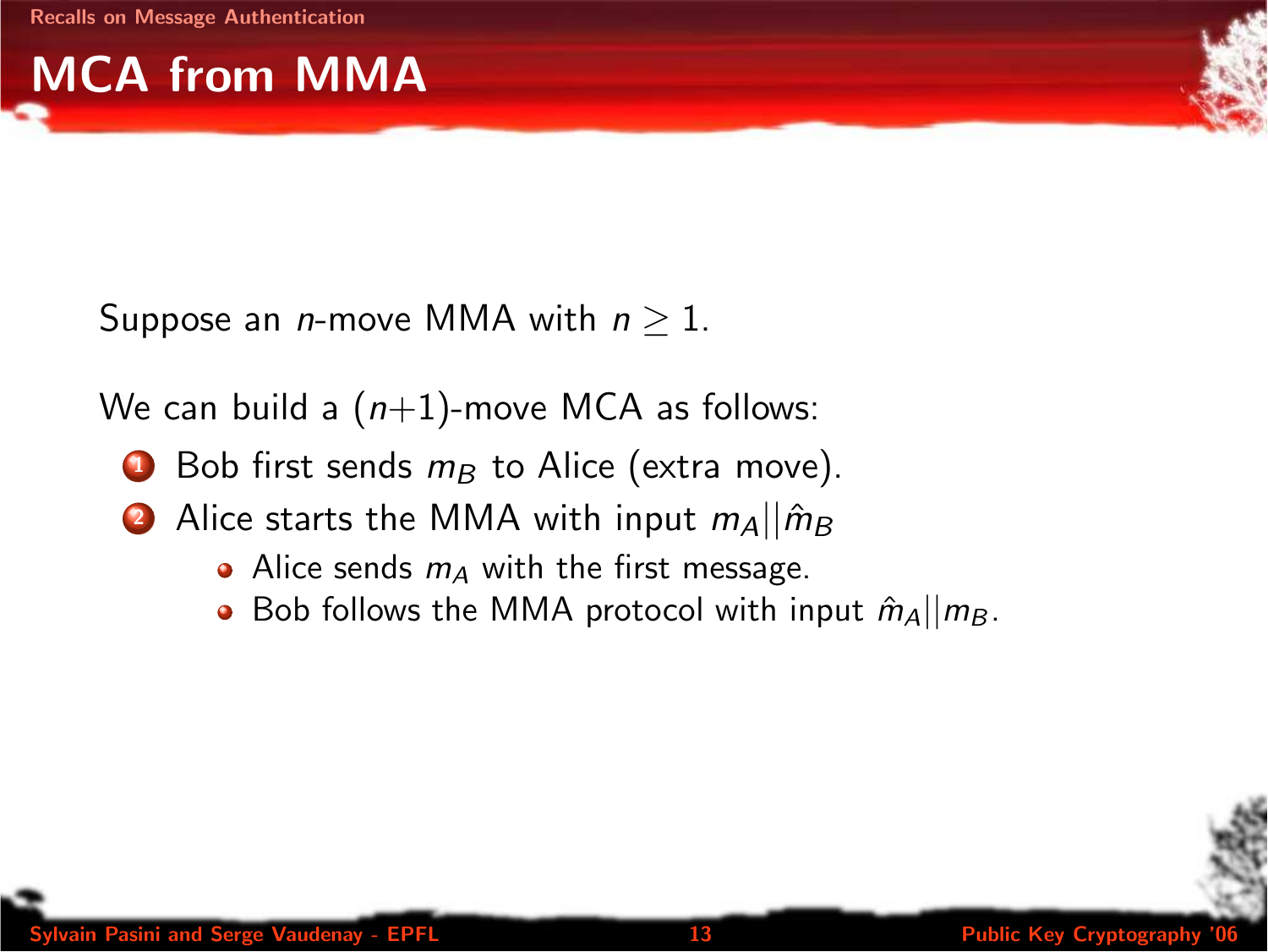## Vaudenay's SAS-based MCA protocol (2005)

A 4-move MCA:



Sylvain Pasini and Serge Vaudenay - EPFL 14 Public Key Cryptography '06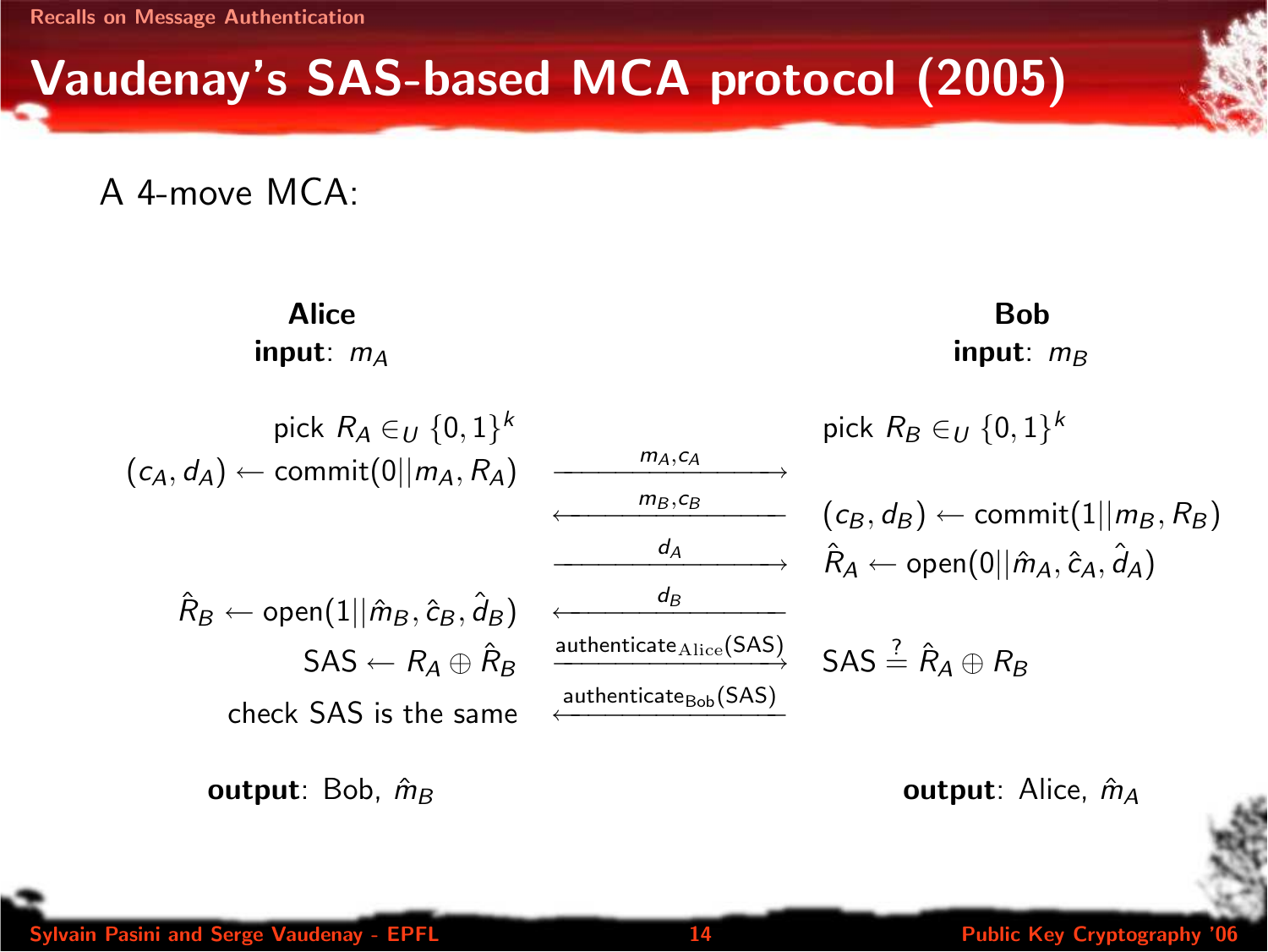<span id="page-14-0"></span>Reducing Key Agreement to Message Authentication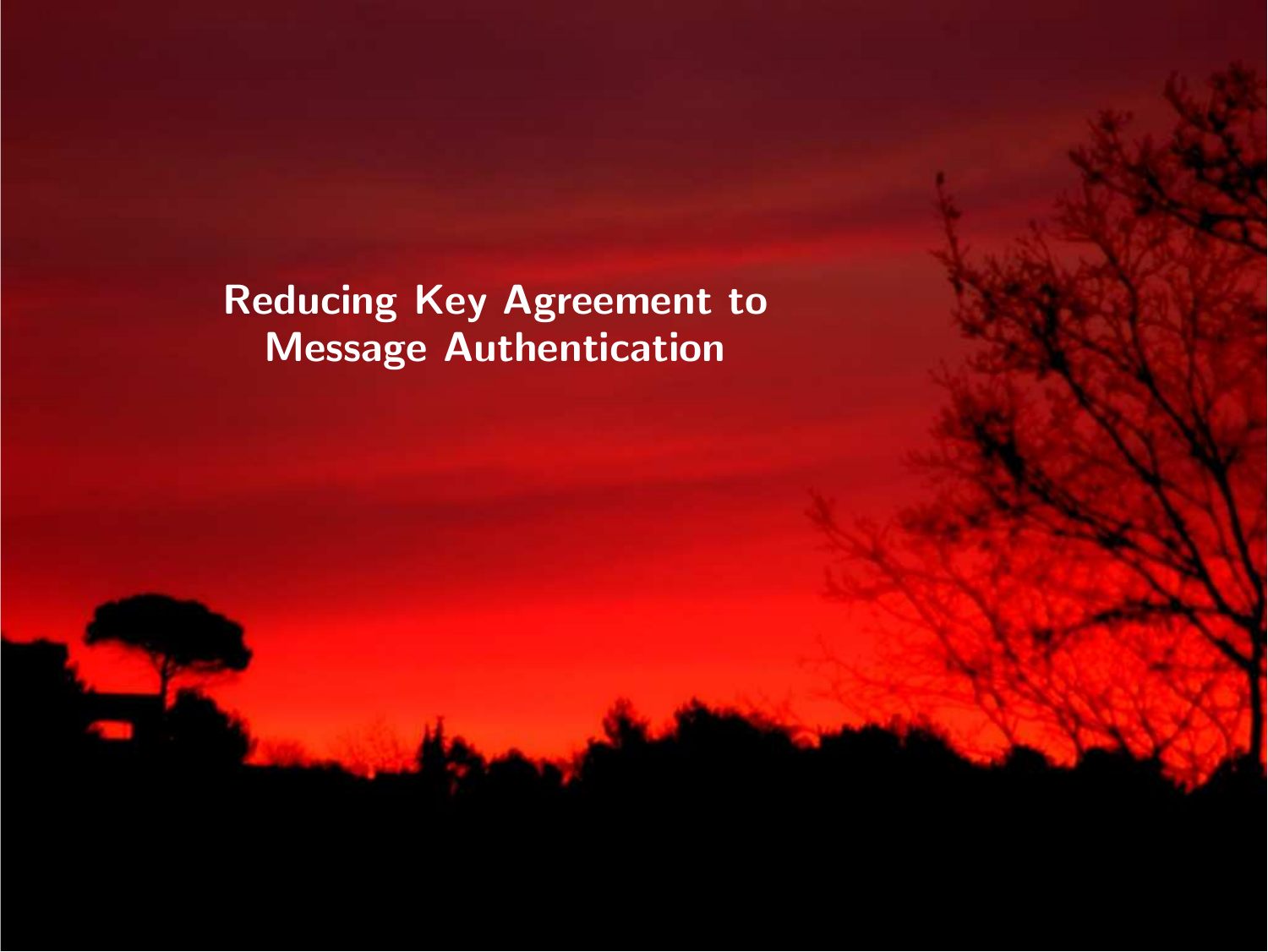## An Example of Construction

#### We can build an AKA in two steps

- **1** Both users run a MCA protocol.
- **2** Input messages are DH values  $g^{x_A}, g^{x_B}$ .

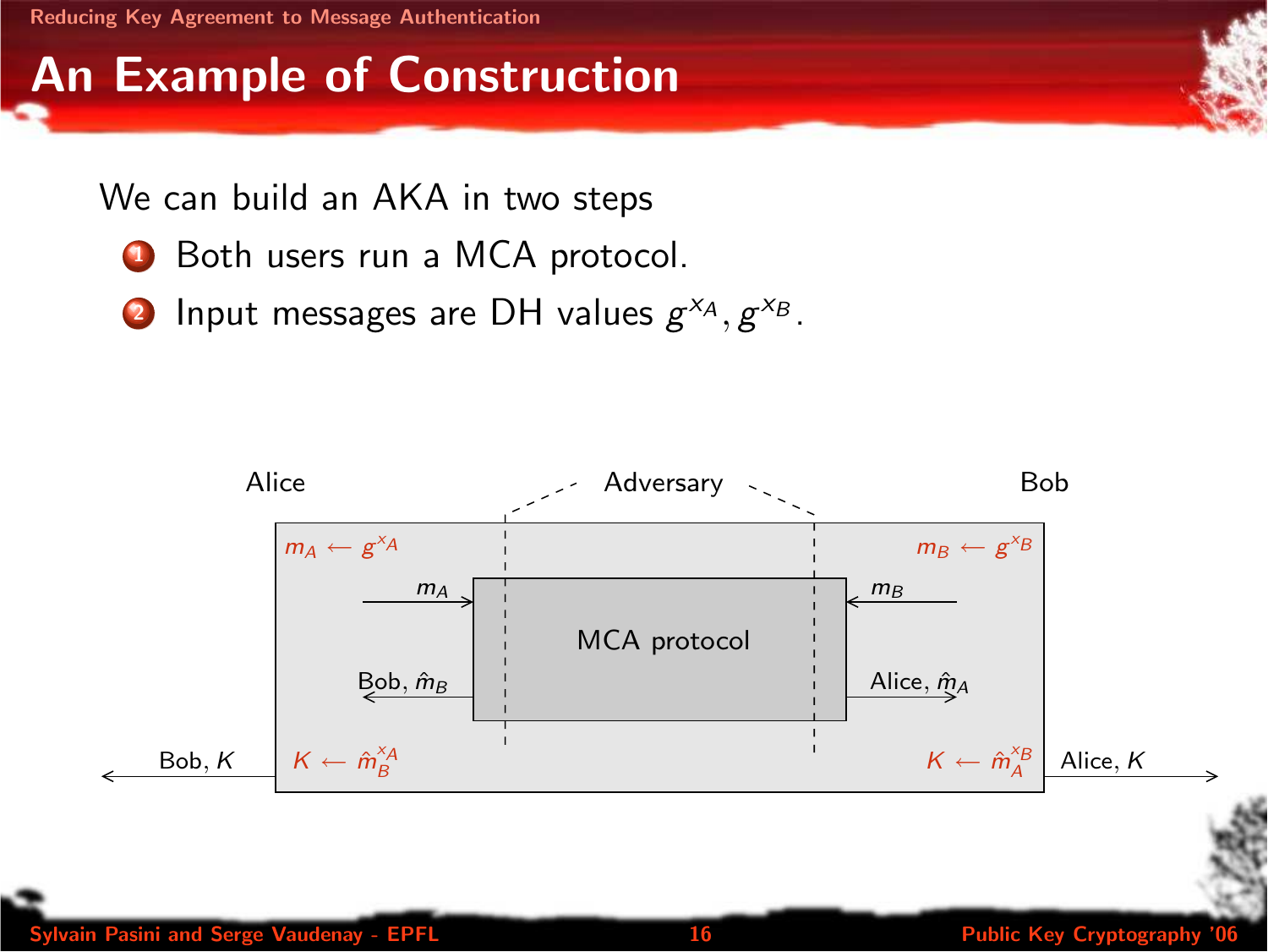## A Generic Construction

- $\bullet$  Run an AKA $_0$  (over the insecure channel).
- **2** Run a MCA.
	- input messages are the view of the protocol transcript
	- AKA<sub>0</sub>'s last message is send with the MCA's first (each user saves a move)

#### Theorem 1

Consider:

- **an**  $n_k$ -move  $(T, \varepsilon_k)$ -AKA<sub>0</sub> protocol
- **an**  $n_a$ -move  $(T, \varepsilon_a)$ -MCA protocol

There exists a  $\mu$  s.t. the generic construction is an

 $max(n_k, n_k + n_a - 2)$ -move  $(T\mu, \varepsilon_k + \varepsilon_a)$ -AKA protocol.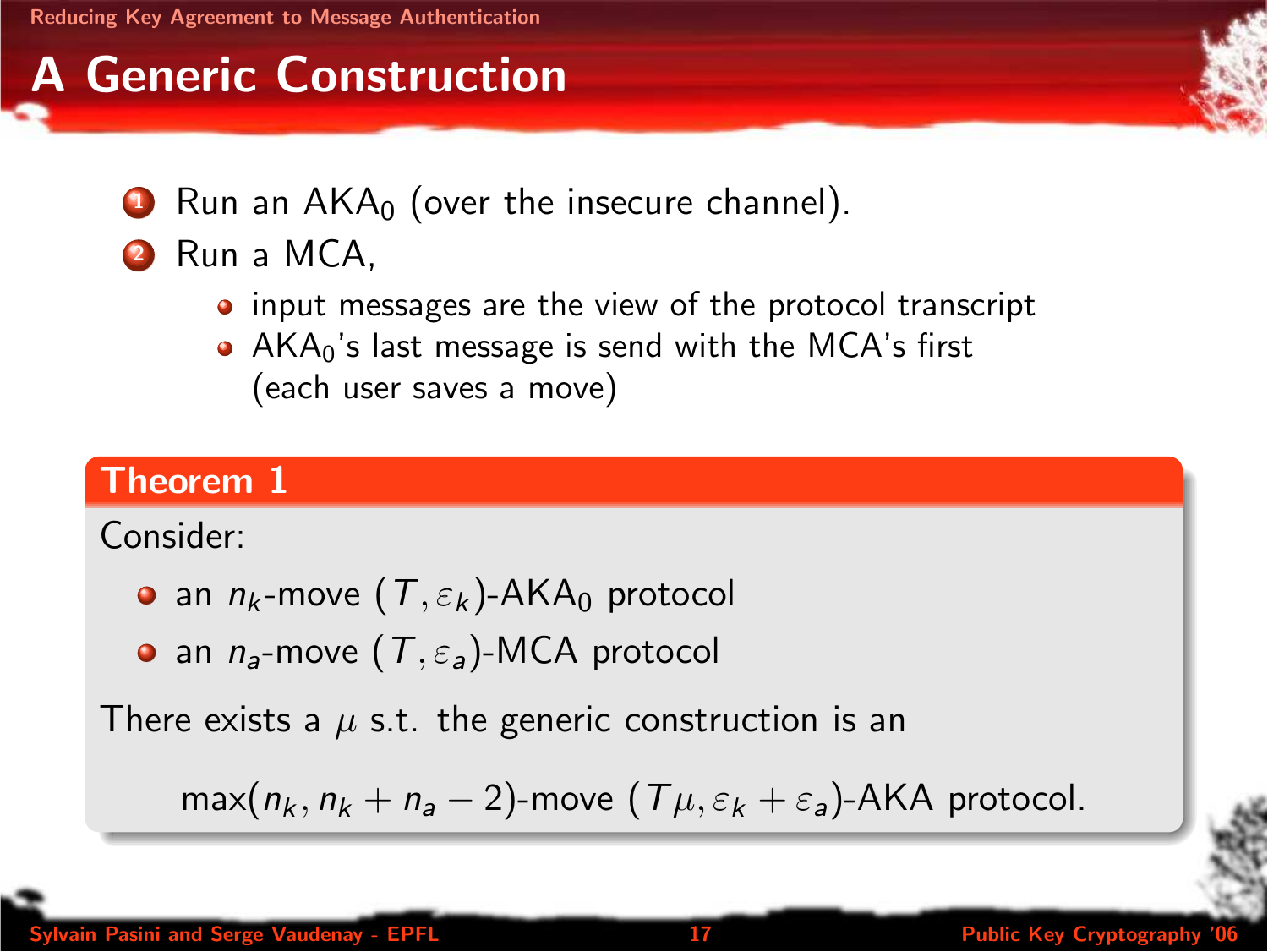[Reducing Key Agreement to Message Authentication](#page-14-0)

#### Adversarial model against MCA protocols

Adversaries are generally bounded by:

- $\bullet$  complexity  $\top$ ,
- $\bullet$   $Q_A$  ( $Q_B$ ) instances of Alice (Bob),

Successful if some (incorrupted) instance

- $\bullet$  outputs  $(m, ID)$
- $\bullet$  no instance with identity ID was lauched with input m

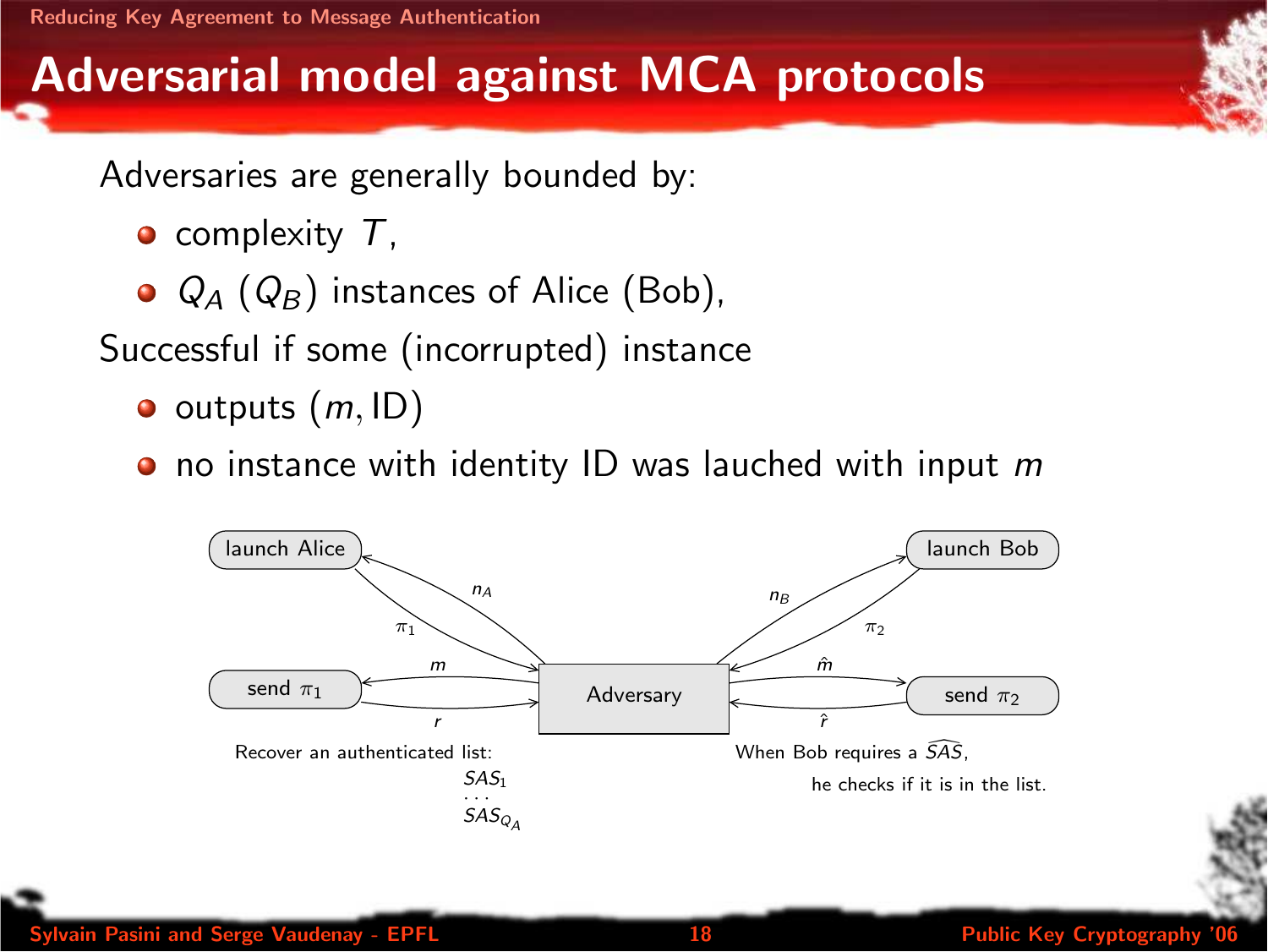#### <span id="page-18-0"></span>A New MMA Protocol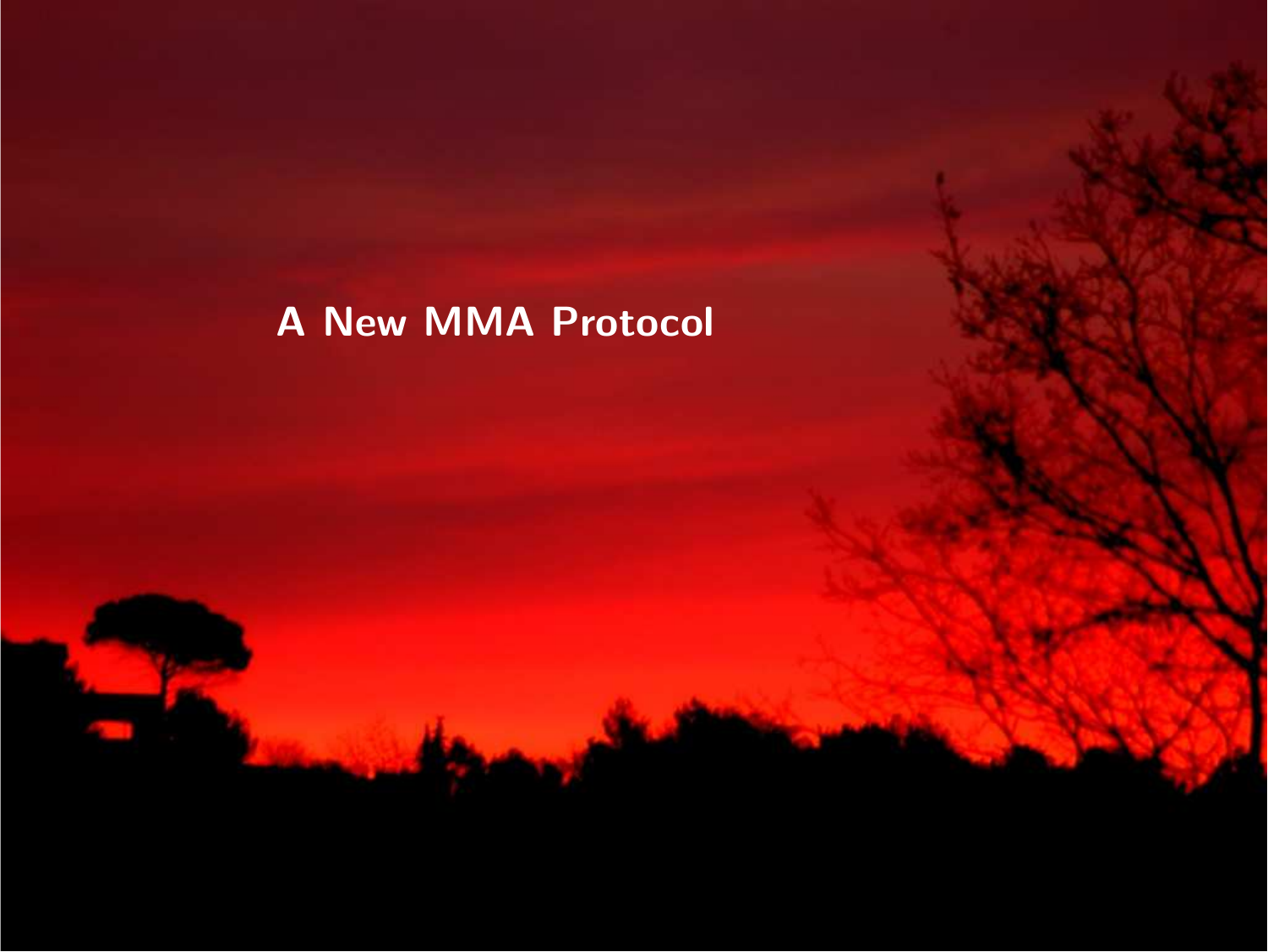[A New MMA Protocol](#page-18-0)

#### Our New SAS-Based MMA Protocol

Our new 3-move MMA:



Sylvain Pasini and Serge Vaudenay - EPFL 20 Public Key Cryptography '06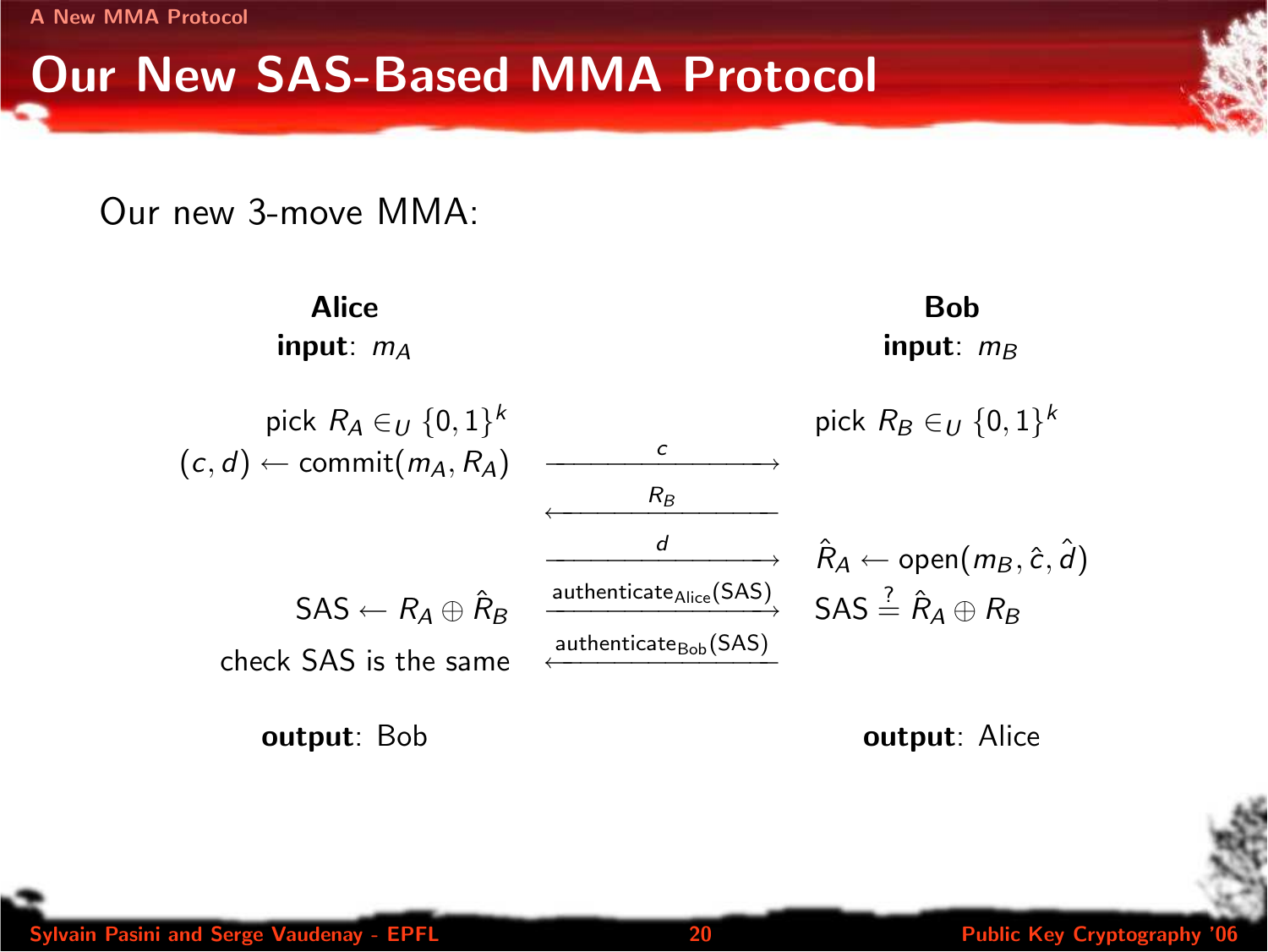## Our New SAS-Based MMA Protocol

#### Theorem 2

Consider any adversary  $A$  bounded by

- complexity T
- $\bullet$   $Q_4$  instances of Alice
- $\bullet$   $Q_B$  instances of Bob.

Assume we have

 $\bullet$  ( $T_c$ ,  $\varepsilon$ )-secure equivocable commitment scheme.

There exists a (small) constant  $\mu$  such that  $\mathcal A$  wins

- either with Pr[success]  $\leq Q_A \cdot (Q_A + Q_B) \cdot (2^{-k} + \varepsilon)$
- or with complexity  $T \geq T_c \mu$ .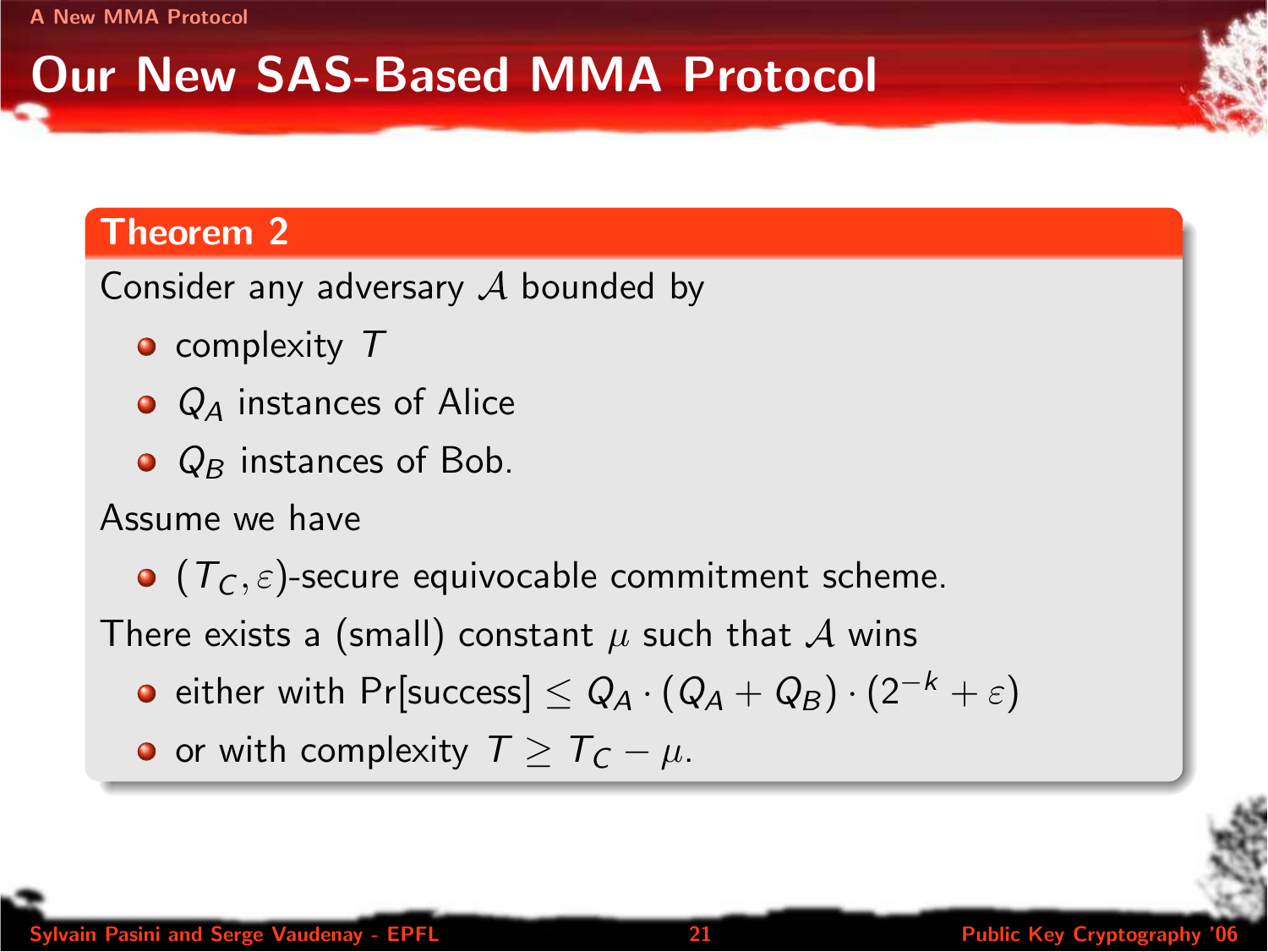[A New MMA Protocol](#page-18-0)

## Our New SAS-Based MMA Protocol (proof)

Any adversary  ${\cal A}$  has to replace  $(c,d)$  or  $R_B$  by  $(\hat c,\hat d)$  or  $\hat R_B.$ 



Whatever the target,  $\mathcal A$  needs an authenticated SAS. He uses an Alice to get it  $(Q_A(Q_A + Q_B - 1))$ .

Target Alice:

 $\bullet$  He has to realease an  $\hat{R}_B$  by guessing  $R_A$  (hiding game).

Target Bob:

**•** He has to realease a  $\hat{d}$  s.t.  $\hat{R}_A = R_A \oplus R_B \oplus \hat{R}_B$  (binding game).

$$
\mathsf{Pr}[success] \leq \mathsf{Q}_A(\mathsf{Q}_A + \mathsf{Q}_B) \ \ (2^{-k} + \varepsilon)
$$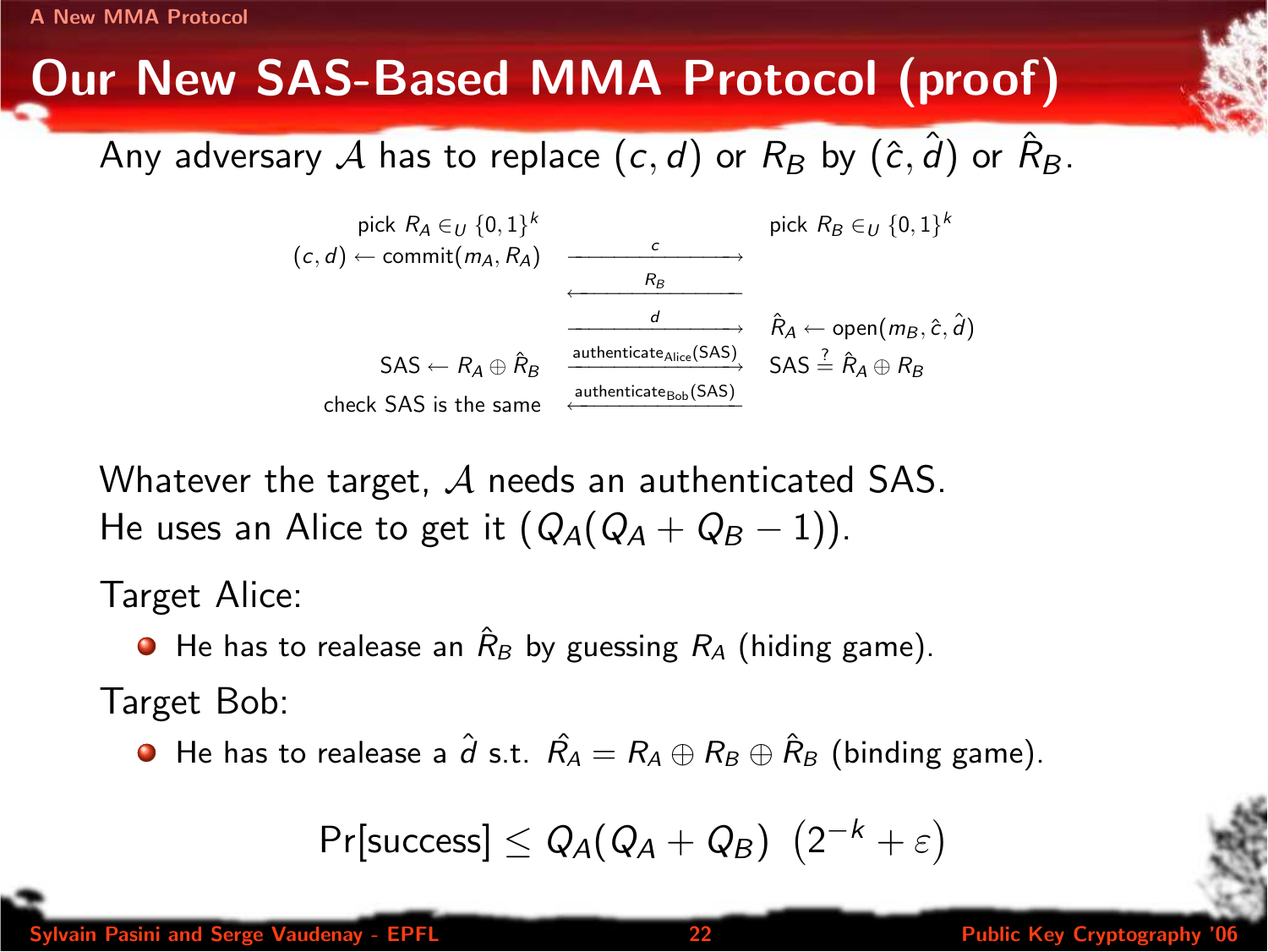#### <span id="page-22-0"></span>A New MCA Protocol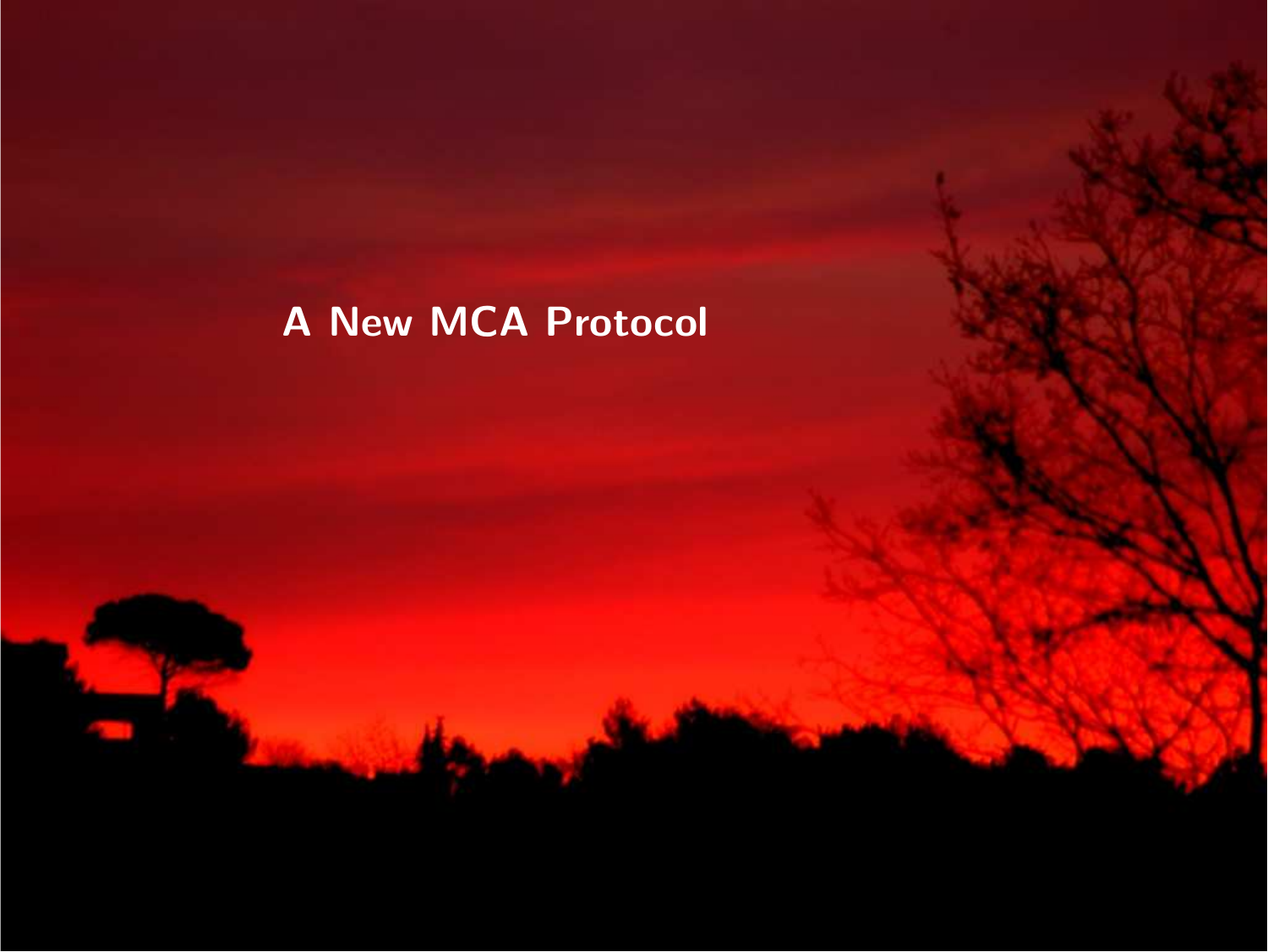[A New MCA Protocol](#page-22-0)

#### Our New SAS-Based MCA Protocol

Our new 3-move MCA:



output: Bob, mˆ <sup>B</sup> output: Alice, mˆ <sup>A</sup>

We have a 3-move AKA (e.g. using DH).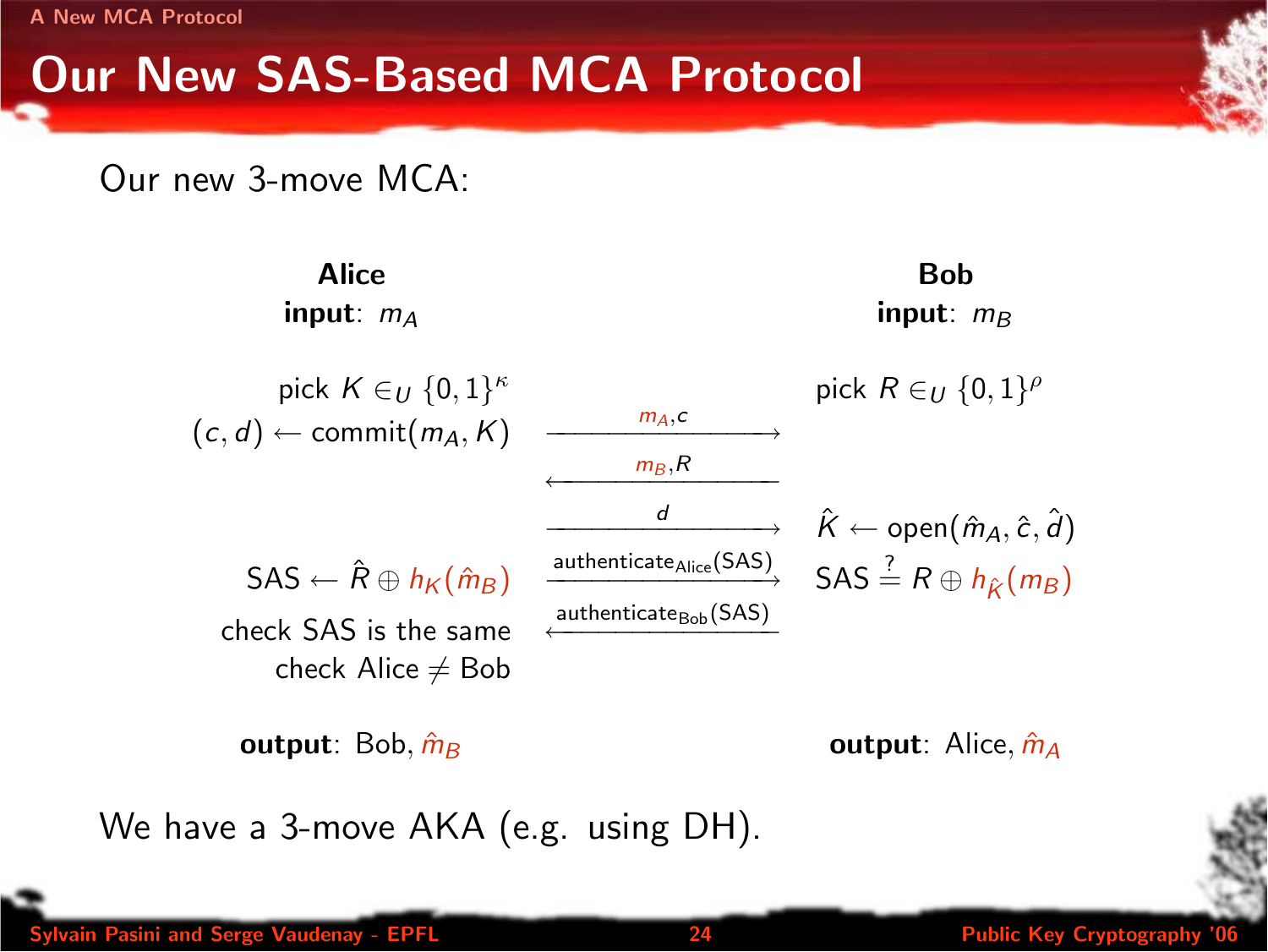[A New MCA Protocol](#page-22-0)

## Our New SAS-Based MCA Protocol

#### Theorem 3

Consider:

- $\bullet$  an  $\varepsilon$ -random oracle commitment scheme
- an  $\varepsilon_h$ -universal hash function family h

Any adversary bounded by Q instances of Alice or Bob cannot succeed with probability higher than

$$
Q^2(2^{-\rho}+\varepsilon+\varepsilon_h).
$$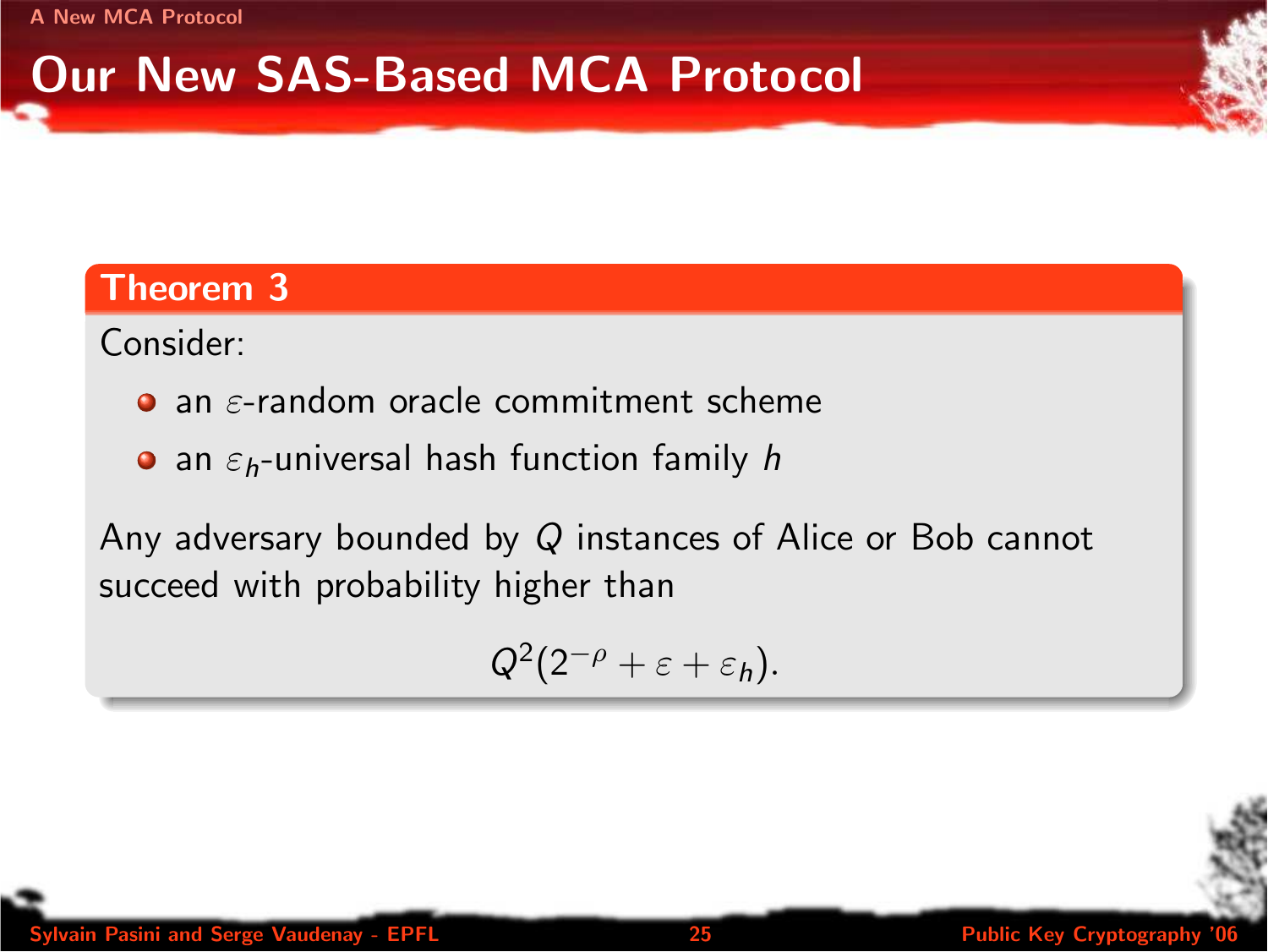

#### Secure VoIP:

- **Start in an insecure mode.** 
	- The channel is authenticated (not confidential).
- Run a DH through our SAS-based MCA. Now,
	- $\bullet$  both share a secret key K (thanks to DH)
	- $\bullet$  K is cross-authenticated (thanks to our MCA)
- **Q.** Switch to a secure conversation.
	- Use K with standard cryptography, e.g.  $AES$ .
	- The channel is now confidential and authenticated!